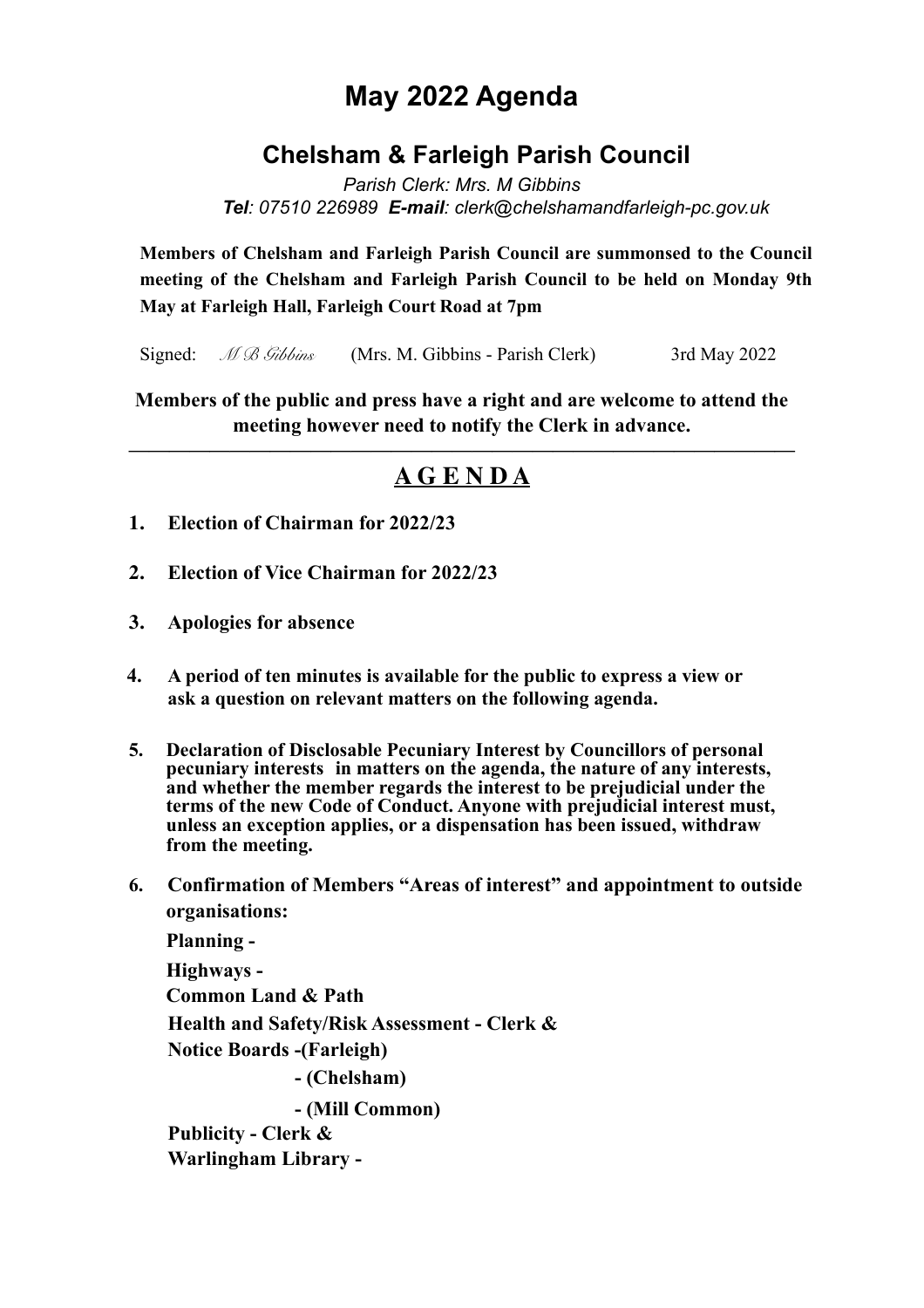- **7. County & District Councillor Reports**
- **8. To approve the minutes of the council meetings held on 7th March 2022**
- **9. Matters arising not raised elsewhere in the agenda**
- **10. Councillor Surgeries: Saturday 2nd July 2022 Saturday 1st October 2022 Saturday 7th January 2023**
- **11. Annual Parish Meeting**
- **12. i) Highview** 
	- **ii) Beech Farm Road**
- **13. Emergency Plan**
- **14. Commons** 
	- **\* Chelsham Common dog poo bins, pond**
	- **\* Holt Wood**
	- **\* Farleigh Common dog poo bins**
	- **\* Mill Common**
- **15. Planning** 
	- **15.1 TA/2022/332**

 **Erection of a ground floor rear extension, first floor extension and associated works.** 

 **38 Tower Place, Chelsham, Warlingham CR6 9PW** 

### **15.2 TA/2022/390**

 **Alterations to existing ground floor extension in association with gable first floor over (north). Erection of single storey extension to west side. North Lodge, Church Lane, Chelsham, Warlingham CR6 9PG** 

### **15.3 TA/2022/199**

 **Demolition of existing storage building and ancillary workshop and erection of a double storey, 4 bedroom detached dwelling.** 

 **Newlands Barn, Little Farleigh Green, Farleigh Court Road, Warlingham CR6 9PX** 

| 16. Finance - Payment of invoices |                     |        |
|-----------------------------------|---------------------|--------|
| <b>Mrs M Gibbins</b>              | <b>Clerk Salary</b> | 346.74 |
| <b>Mrs M Gibbins</b>              | Telephone           | 6.55   |